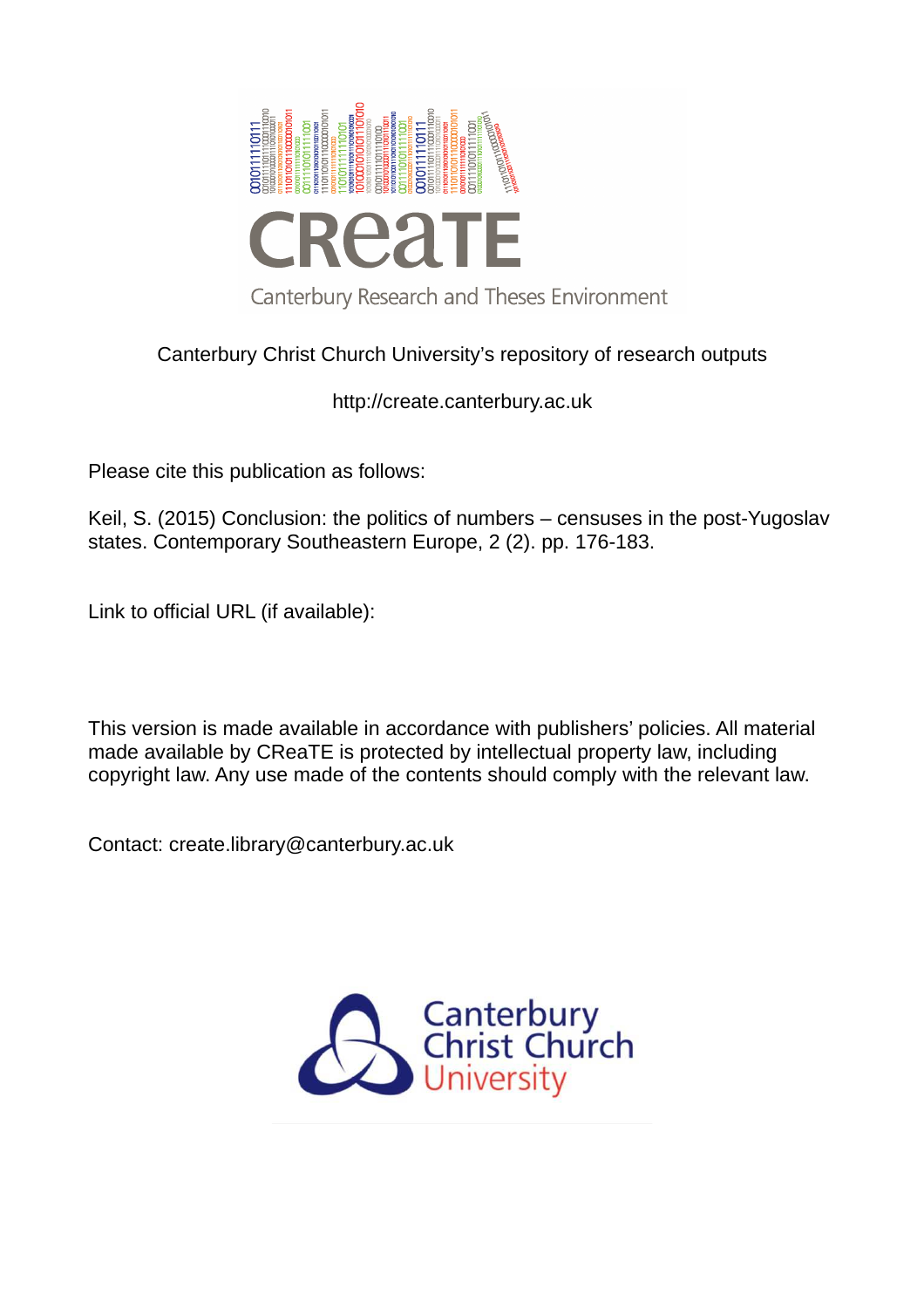

# **Conclusion: The Politics of Numbers – Censuses in the Post-Yugoslav States**

Soeren Keil Reader, Canterbury Christ Church University [soeren.keil@canterbury.ac.uk](mailto:soeren.keil@canterbury.ac.uk) 

<http://www.suedosteuropa.uni-graz.at/cse/en/keil> *Contemporary Southeastern Europe,* 2015, 2(2*), 176-83*

*Contemporary Southeastern Europe* is an online, peer-reviewed, multidisciplinary journal that publishes original, scholarly, and policy-oriented research on issues relevant to societies in Southeastern Europe. For more information, please contact us a[t info@contemporarysee.org o](mailto:info@contemporarysee.org)r visit our website a[t www.contemporarysee.org](http://www.contemporarysee.org/)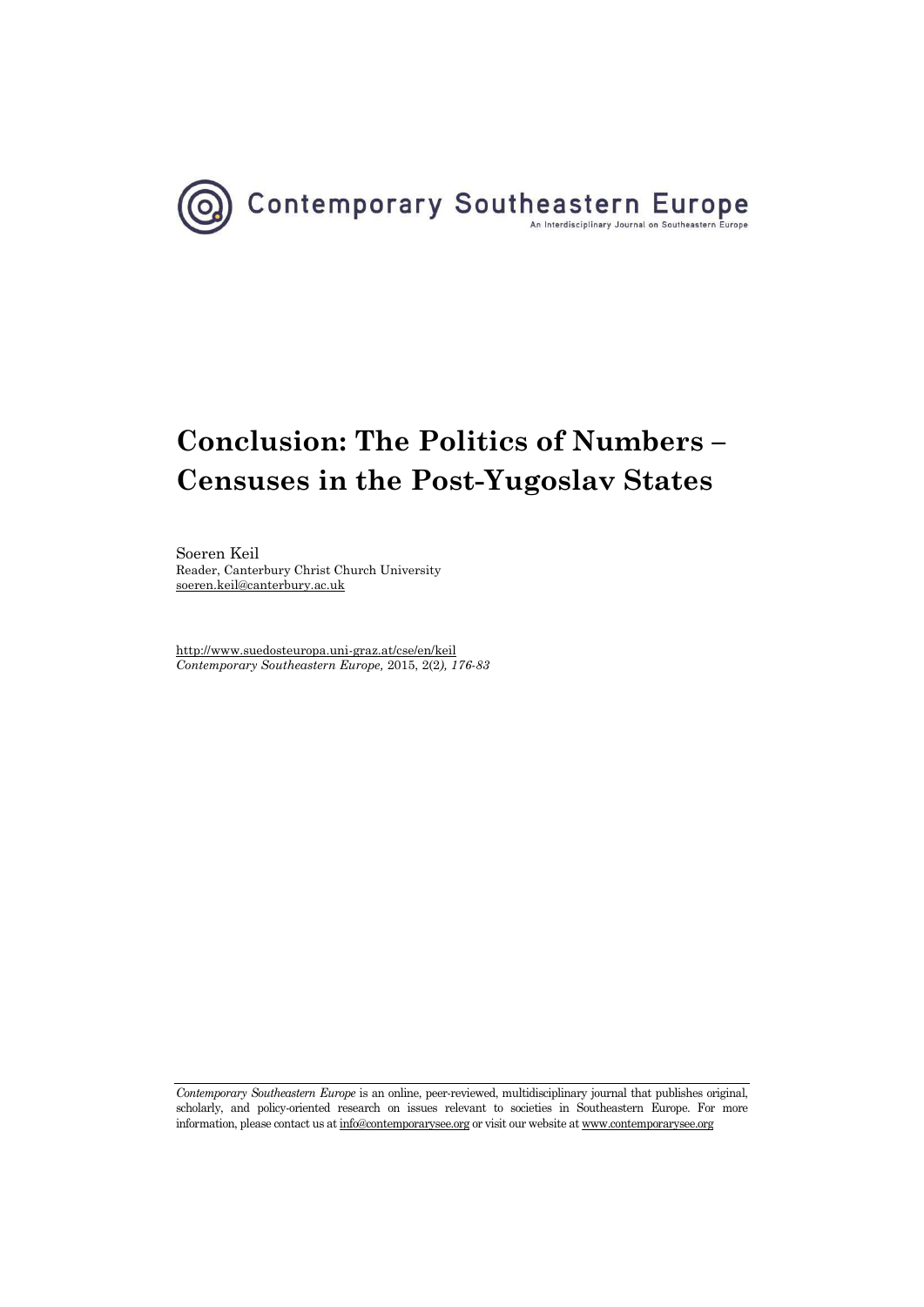# **Conclusion: The Politics of Numbers – Censuses in the Post-Yugoslav States**

Soeren Keil

This conclusion poses a number of questions related to policy issues and the censuses in the post-Yugoslav states. It is argued that censuses are always more than just a technical counting exercise. Census discussions in Western Europe tend to focus on regional funding, infrastructure support and long-term policy planning, and can be as contested and heated as questions over identity, religion and mother tongue in the post-Yugoslav states. However, identity-related questions in an area in which identity is still in flux and in which fundamental demographic changes have taken place recently, prevent any focus on more policy-oriented discussions. In their EU integration process, all of the post-Yugoslav countries will have to concentrate on issues such as economic development, sustainable infrastructure planning, budgeting within the strict rules of the most recent EU agreements and hence policy discussions should be at the forefront of the debates about the results of the censuses. Instead, discussions over who is counted and how remain of key importance in all countries (even those that have joined the EU), and demonstrate unconsolidated nation-building projects.

**Keywords**: Census taking, post-Yugoslav states, EU enlargement, Ethnicity, nation-building

#### **Introduction**

l

As the papers in this special issue have demonstrated, censuses have been highly contested in the post-Yugoslav states. From the question of the "erased" persons in Slovenia to problems related to the inclusion of minorities such as the Roma, and especially issues related to inter-ethnic relations in very diverse societies – censuses remain divisive, create conflict and contribute to new tensions.<sup>1</sup>

Yet, there is little disagreement that censuses also matter in practical terms. Nobody, as Pieter Everaers points out, questions the usefulness of a census as a tool to inform policy-makers about future policy planning in relation to schooling, hospitals, regional development, budget allocation, etc. Indeed, the usefulness of information about how many people live in a state and which

 Soeren Keil is Reader in Politics and International Relations at Canterbury Christ Church University in the United Kingdom. His research interests include the political systems of the post-Yugoslav states, EU enlargement policy and conflict resolution in divided societies. He is the author of "Multinational Federalism in Bosnia and Herzegovina" (2013) and the Co-editor (with Valery Perry) of "State-Building and Democratization in Bosnia and Herzegovina" (forthcoming 2015).

<sup>1</sup> Visoka, Gëzim and Elvin Gjevori. 2013. Census Politics and Ethnicity in the Western Balkans. *East European Politics* 29(4), 479-98.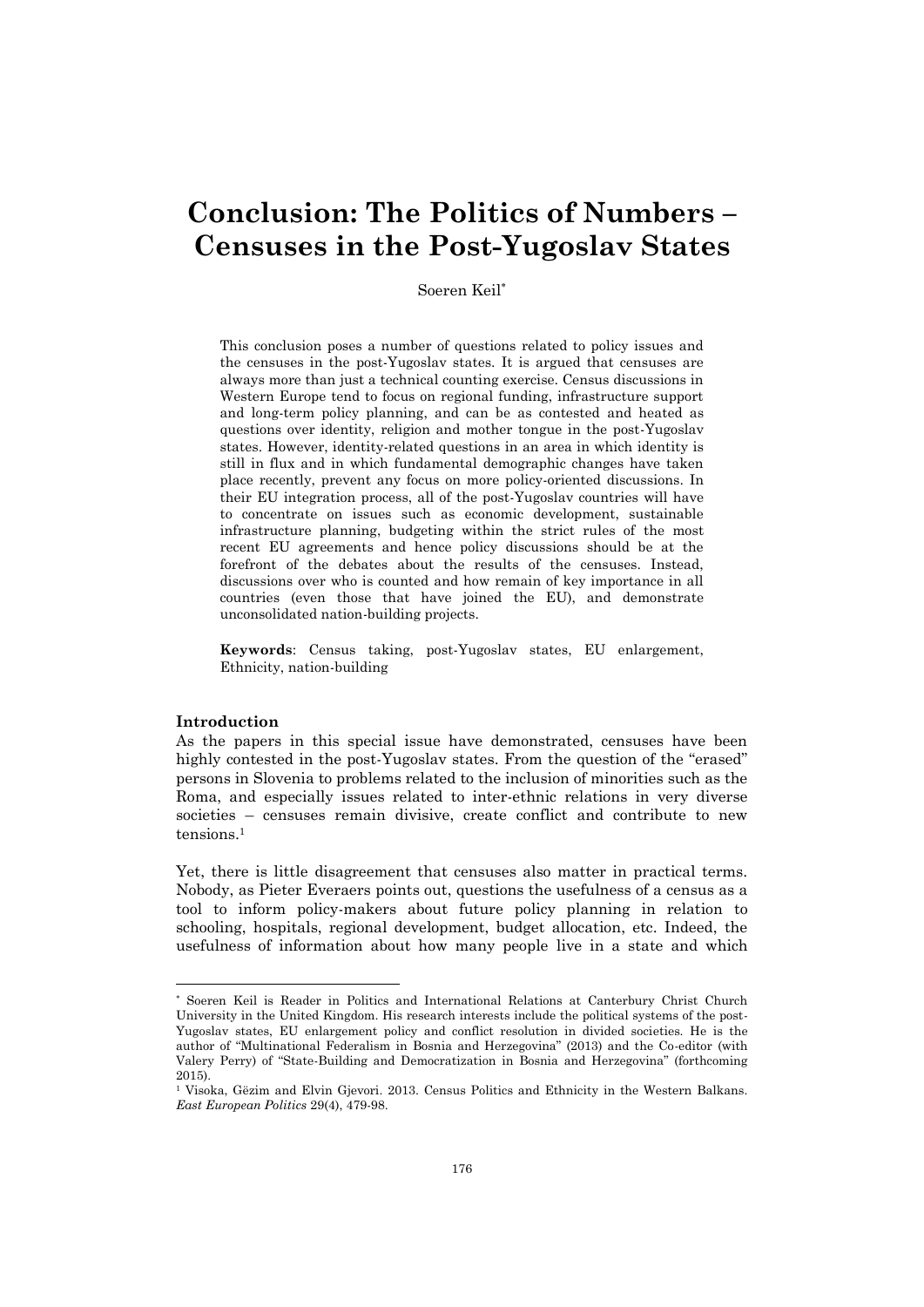regions they live in (and also how the population has changed over time – for example through migration), are indeed vital for policy-making. Reliable data are of key importance in decisions on complex questions, including budget allocation and regional development issues. Having said this, what is often forgotten is that these policy decisions can have far-reaching consequences. Decisions over who gets what kind of resources, where hospitals and schools are being built and which regions deserve special financial support are deeply political – and contested, even in the established liberal democracies in Western Europe. Censuses, in other words, are *never* just a technical exercise; they have far-reaching implications for future policy- and decision-making.

In the post-Yugoslav states, there has been a stronger focus on identity-related questions, in particular in relation to ethnicity/nationality, religion, mother tongue and in Bosnia and Herzegovina (BiH) also over the question of citizenship. These questions add an additional layer of complexity to census exercises, because their use is often unclear and in fact is mostly linked to ethnic engineering, confirming the dominance of one group in a territory over another, or ensuring certain rights associated to the numbers represented in the census. What the strong focus on these questions demonstrates is that identity is still a flexible category in the post-Yugoslav states, though there are strong incentives to pressure a more rigid personal affiliation that in turn would enlarge and strengthen certain groups. In the most extreme case, Montenegro, there have been fundamental changes in who declares as Montenegrin or as Serbian in the last 20 years.2 At the same time population changes resulting from refugees and internally displaced people in the recent wars, as well as internal and external migration, also play a much more important role in the post-Yugoslav states than in many other Western European states.

This Conclusion is focussed on the policy implications of the most recent censuses in the post-Yugoslav states. It will proceed in three steps. In the first part, the contested nature of a census will be described in more detail, before the focus shifts again to the post-Yugoslav states and the sources of contestation in this region. The final part will look at policy implications and lessons learned.

### **The Contested Nature of Censuses**

l

In their study of censuses and their political impact, Kertzner and Arel have highlighted some of the issues related to population counts.3 They demonstrate that censuses are particularly contested in diverse societies, in post-colonial countries and in post-war states. Yet, their work clearly highlights that in the game of numbers as to who is included and what categories are being used, there are *always* contested issues, even in relatively homogenous societies. In Germany, the announcement of a new census in 2011 resulted in numerous interesting and contested results. For once, big cities such as Berlin and Hamburg had a lower overall population than previously assumed. This does not only affect their own budget planning and tax income in the near future, but

<sup>2</sup> See for example: Džankić, Jelena. 2014. Reconstructing the Meaning of Being "Montenegrin. *Slavic Review* 73(2). 347-71.

<sup>3</sup> Kertzner, David I. and Dominique Arel (eds.). 2002. *Census and Identity: The Politics of Race, Ethnicity, and Language in National Censuses*. Cambridge University Press.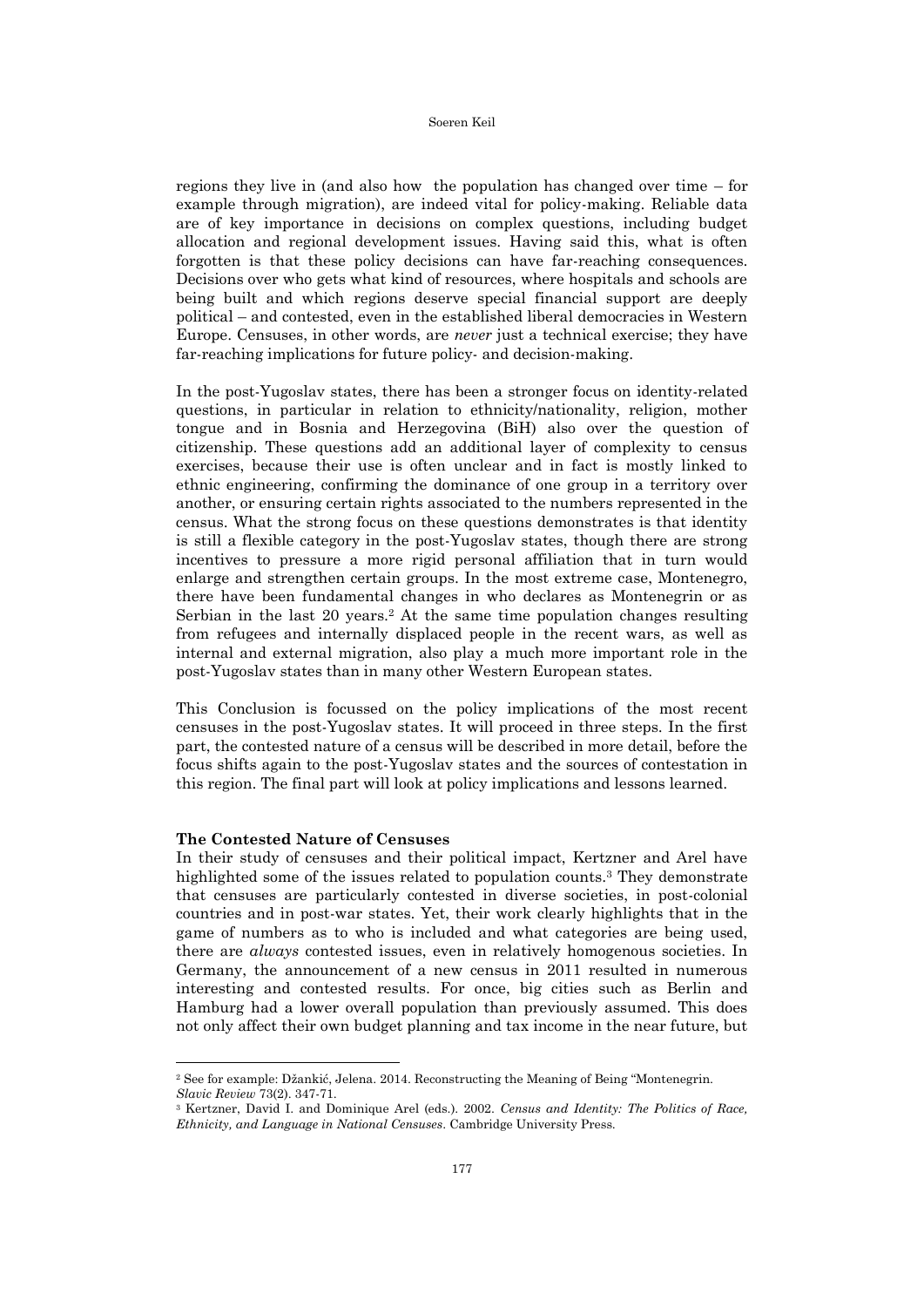Conclusion: The Politics of Numbers – Censuses in the Post-Yugoslav States

will also have consequences for their financial subsidiaries, which result from fiscal equalisation payments. Furthermore, the German census demonstrated that Germany is relying on immigration for its population growth, and that a greater proportion of the population have immigrated into Germany or have an immigration background.4 While some right-wing groups have used these results to demonstrate the threat immigration poses and warn of the loss of German identity, cities such as Bremerhaven have filed legal complaints challenging the results of the census complaining about under-counting, consequently fearing less financial support.5 Discussions about intra-German migration, particularly from the East to the richer Western parts of the country, have also surrounded the census, as have further discussions about the financial consequences and its impact on the distribution of seats in the Bundesrat, Germany's second chamber of Parliament.<sup>6</sup> Hence, even in a more homogenous and well-established liberal democracy such as Germany, the census has had a big impact and has been contested by different actors.

The situation in countries like Belgium and Spain is even more complicated, as they have a higher degree of ethnic and linguistic diversity. While it is forbidden by law to ask certain questions related to identity in Brussels for example, in Spain groups such as the Catalans and the Basques use the census as a tool to confirm their absolute majority in their "homelands" and confirm demands for autonomy and even secession. Pieter Everaers is right in his article, when he claims that similar discussions about the contested nature of censuses that were observed in the post-Yugoslav states can also be found in other European and non-European countries. Censuses, in short, are always more than a simple population count. While often labelled as a simple technical exercise, they contribute to putting the population of a country in certain pre-prepared patterns (this is most visible in terms of ethnicity and identity, but also includes social categories and patterns related to employment).7 This is why it is important to not only look at the use of census data, but at the way in which census questions are designed. The design of a question, – whether it is an open question or uses prepared (some would say limited) categories – the choice of categories offered, the languages in which people can fill in the census, and the methods used for holding the census (administrative data collection, interviews, sending out questionnaires, etc.) all have an impact on the usefulness and the role of a census in nation-building. Ultimately, this is what it is all about: censuses are forms of nation-building8 used to confirm who is in a majority in a given territory, who is a minority and which rights and resources should be allocated to different groups. Of course data are important for policy planning, but this policy planning in itself is a form of nation-building. A key criteria for a

 $\overline{a}$ 

<sup>4</sup> Bielicki, Jan. 2013. [Einwanderungsrepublik Deutschland.](http://www.sueddeutsche.de/politik/ergebnisse-des-zensus-einwanderungsrepublik-deutschland-1.1685632) *Süddeutsche Zeitung,* 1. June 2013 (accessed : 03 November 2015).

<sup>&</sup>lt;sup>5</sup> Availabl[e here.](https://www.zensus2011.de/SharedDocs/Aktuelles%20/Bremerhaven.html;jsessionid=376CD8AED2DC870A2C2DF0BAFA235B4C.2_cid389?nn=3065474/Bremerhaven.html;jsessionid=376CD8AED2DC870A2C2DF0BAFA235B4C.2_cid389?nn=3065474)

<sup>6</sup> N.N. 2013. [Bevölkerungsrückgng löst Streit ums Geld aus.](http://www.zeit.de/gesellschaft/zeitgeschehen/2013-05/volkszaehlung-zensus-deutschland-gesellschaft) *Die Zeit*, 31. May 2013 (accessed: 03 November 2015).

<sup>7</sup> The author remembers the 2011 census round in the United Kingdom. When asked about his employment status he was puzzled by the lack of flexibility in the existing categories, as he was working part-time as a teaching assistant, while also being a self-employed researcher at the same time. There were a lot of discussions which boxes to tick and how to describe this employment status.

<sup>8</sup> Anderson, Benedict. 1991. *Imagined Communities: Reflections on the Origin and Spread of Nationalism*. London: Verso.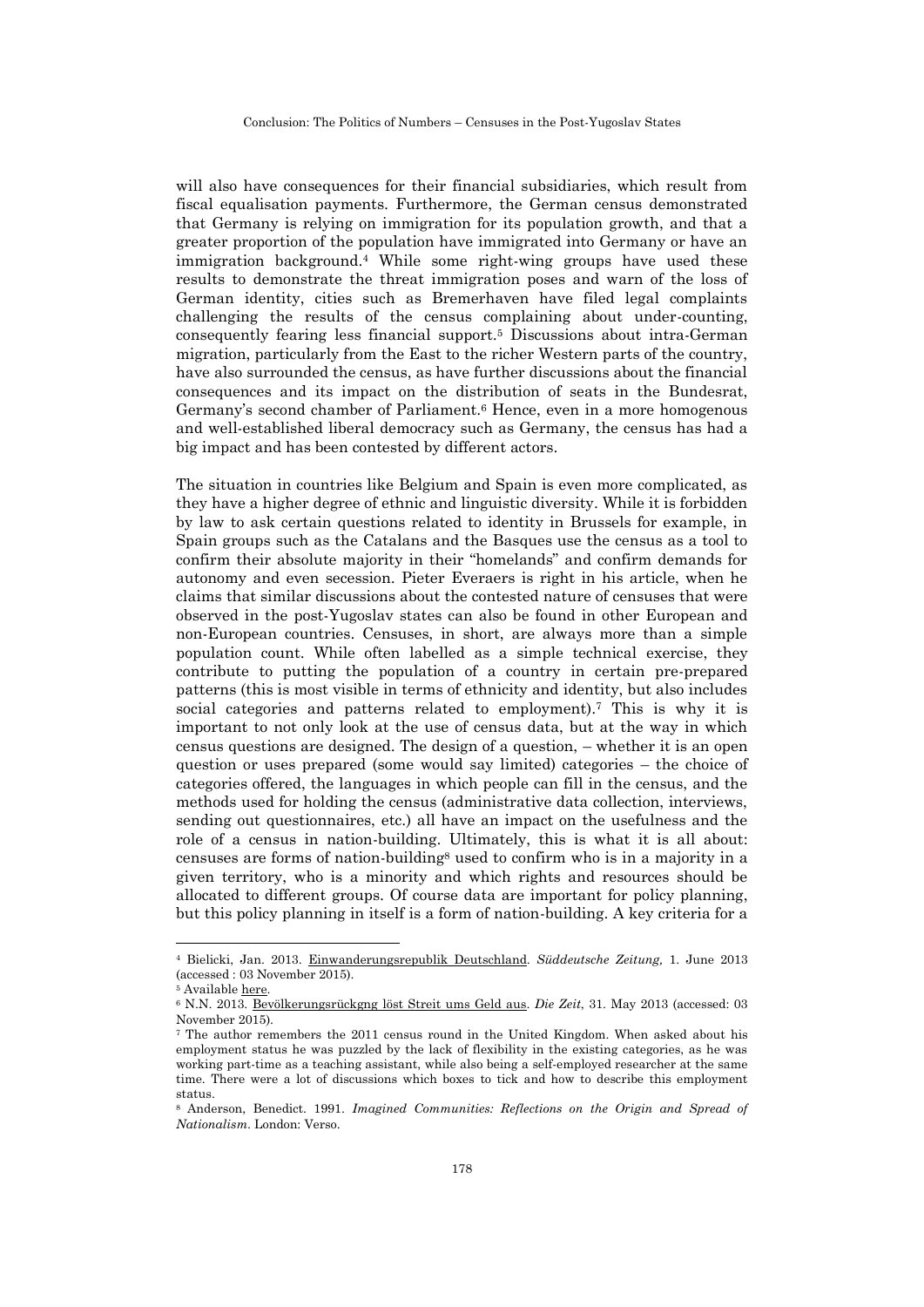nation is not only a shared history, but also a common vision for the future. In addition to demonstrating a certain degree of homogeneity, census data provide a great framework for planning and implementing a common vision for the future.9 This form of nation-building, in connection with statebuilding/consolidation and Europeanisation is particularly visible in the post-Yugoslav states, to which this conclusion now turns.

### **Censuses in the Post-Yugoslav states: Nation-building, stateconsolidation and Europeanisation**

In the Introduction to this special issue, three common themes amongst the papers are identified: the link of census results and public policy planning, changing and shifting identities and contested issues within censuses. These themes demonstrate that despite the diversity of approaches and topics discussed in each of the post-Yugoslav states' census, there are still a number of similarities they share. This can be explained by the complex transition that all of these countries have been going through in recent years – the shift to becoming independent, building efficient and democratic structures and of course the process of European integration.10 This rather complicated mix of different transitions has been labelled as EU Member State Building – an involvement of the EU in the consolidation and EU integration of the post-Yugoslav states.11 Censuses are of key importance in this EU Member State Building process. As all authors in this special issue have pointed out, the EU played a vital role in the preparation and initiation of the censuses, in some cases it provided financial assistance for the census exercise, expertise on data collection and data processing, and, in some cases (Bosnia and Kosovo) more direct engagement through an International Monitoring Mission.

The EU's involvement can therefore be classified in three main areas: (a) active state-building by supporting the establishment and training of the government statistical offices; (b) Europeanisation by focusing on norm adoption and providing a European framework and European standards for the census exercise; and (c) democratization by highlighting the importance of the legitimacy of the census and the proper use of census data in the decisionmaking process. From the perspective of the post-Yugoslav states, a number of observations can be made. As Anna-Lena Hoh and Damir Josipovič highlight in the cases of Croatia and Slovenia respectively, the census exercise was not only about providing good data for policy planning, but also for proving that both countries are "good" EU Member States that can fulfil their obligations as members. In particular, Hoh points out that Croatia's census in this respect was also seen as an example for the other Western Balkan countries. In the cases of Montenegro and Serbia, Vuković and Nikolić/Trimajova explain how census taking formed part of the EU integration and accession process of these countries. The ability to hold a census, despite regional and identity conflicts in

l

<sup>9</sup> For a further discussion on nation-building and nationalism see: Hobsbawm, Eric. 1992. *Nations and Nationalism since 1780*. Cambridge: Cambridge University Press.

<sup>10</sup> On the link between these, see: Keil, Soeren. 2013. Europeanization, state-building and democratization in the Western Balkans. *Nationalities Papers* 41(3), 343-53.

<sup>11</sup> For more on EU Member State Building, see Keil, Soeren and Zeynep Arkan. (eds.). 2015. *The EU and Member State Building – European Foreign Policy in the Western Balkans*. Basingstoke: Routledge.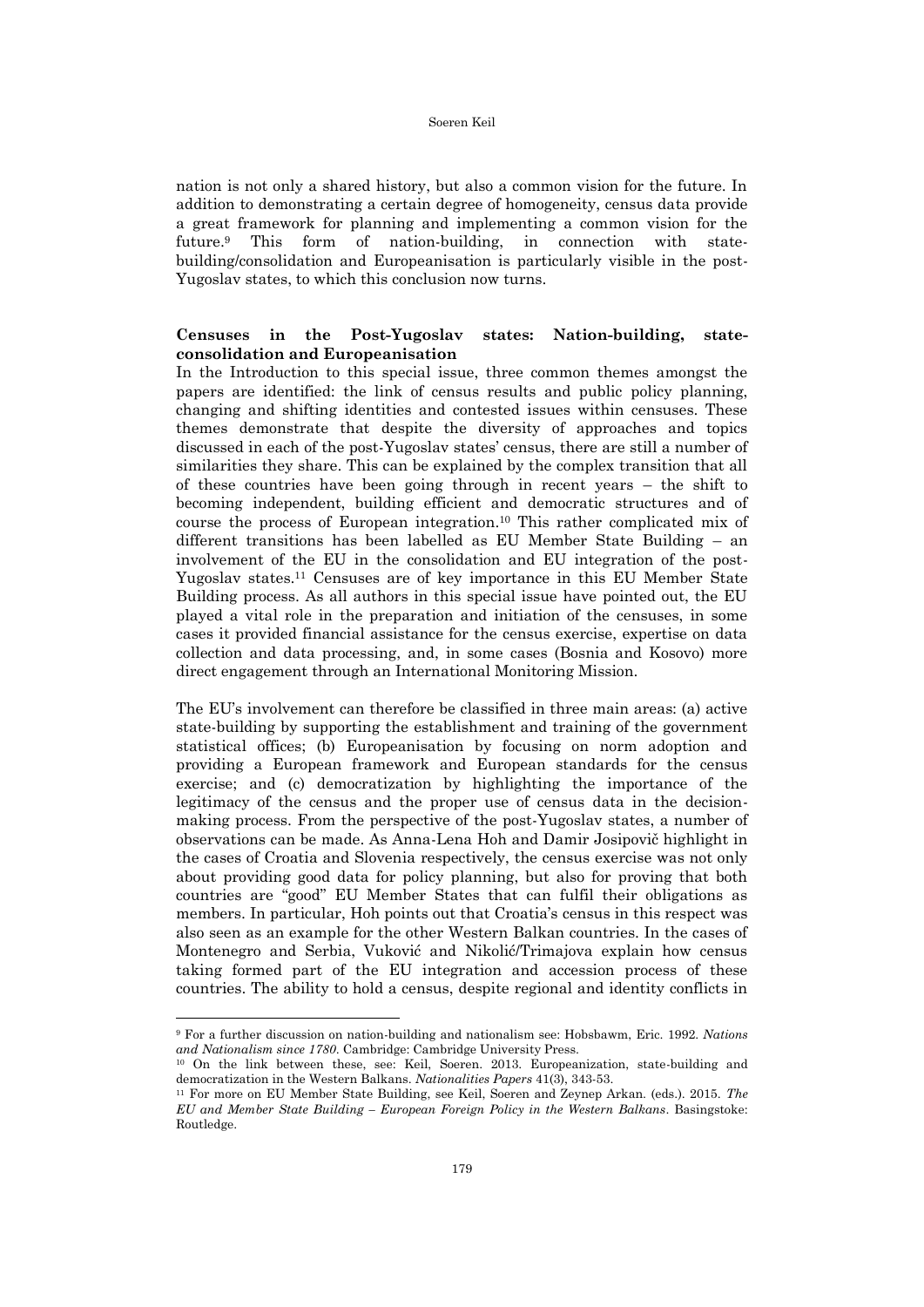both countries, was seen as an important milestone in their ability to adopt EU law and implement complex European regulations. For Kosovo, Bosnia and Macedonia, the census exercise demonstrated their long road towards stateconsolidation, and persistent questions related to ethnicity, citizenship and belonging. It is not surprising that in these three countries the census was most contested, especially in relation to issues of nationality/ethnicity, religion and mother tongue. All three countries remain inherently weak, characterised by political systems which have been influenced by external intervention, and by identity groups that remain contested and fluid.12 In short, they are unconsolidated states that are still internally and externally contested.

This is clearly reflected in the census exercise, most drastically in Macedonia where questions over methodology and data use resulted in the failure of the latest attempt to hold a census. In Bosnia and Kosovo, too, there are continued pressures on state institutions and territorial integrity. Kosovo's census remains contested, as a large portion of the Serb population (especially, but not only, in the North) has boycotted the census, because they do not, as Musaj argues, recognise the legitimacy of the institutions of Kosovo to organise such a population count. In Bosnia, it took nearly 20 years after the end of the conflict to hold a census, and even when it was organised in 2013, it was neither a smooth, nor a technical issue. Not only have different political and religious groups contested the results before they are even published; but as Valery Perry demonstrates, it remains to be seen how the results of the census will be used for public policy-making.

The nexus of state-and nation-building, Europeanisation and democratization in the post-Yugoslav states has had a particular impact on the censuses in these countries. While all countries tried to prove their ability to hold a technical counting exercise according to European standards, in many cases this was overshadowed by questions over who is counted, how is the population count done and most importantly, how will the data be used for policy-making. All papers highlight that there have been issues of contestation, and severe effects on inter-ethnic relations, which in some cases have worsened as a result of the census exercise. While the EU, as Pieter Everaers demonstrates, can generally be satisfied with the ability of the states to hold a census, there is nevertheless a growing recognition that these population counts have contributed to contested decisions, and will certainly contribute to contested and problematic policies. It is therefore worth looking at some of the lessons learnt from these censuses.

#### **Policy implications and lessons learnt**

 $\overline{a}$ 

The discussion above has demonstrated that the censuses in the post-Yugoslav states raise a number of interesting issues, both from an academic point of view and for future policy planning.

As for the academic issues, the link between state-building, Europeanisation and unconsolidated nation-building projects has been highlighted in numerous

<sup>12</sup> Keil, Soeren. 2015. Power-sharing Success and Failures in the Western Balkans, in *State-Building and Democratization in Bosnia and Herzegovina*, edited by Keil, Soeren and Valery Perry. Farnham: Ashgate, 193-212.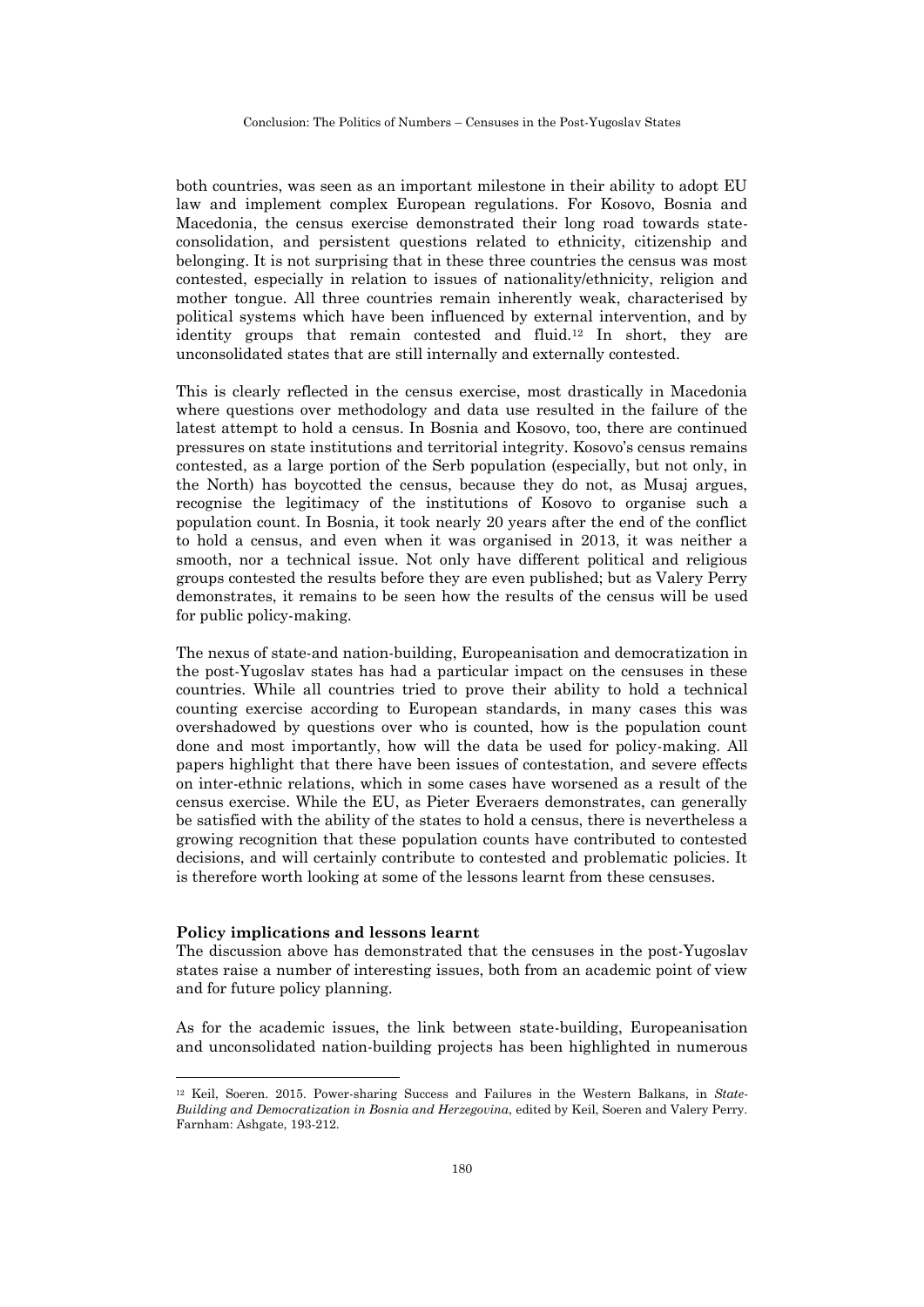papers, and especially the relationship of censuses to nation-building and consolidation deserves further examination in academic literature.<sup>13</sup> Furthermore, the use of censuses as tools of state-building has been demonstrated. Highlighting ethnic homogeneity, changing population patterns and deciding who is part of a polity and who is not, who has what status and what rights are connected to this – these are just some of the questions which remain of key importance in the post-Yugoslav states. The results of the most recent violent conflicts in the 1990s are still being felt in many countries, most visibly in Bosnia and Kosovo. Unresolved issues over ethnic relations have influenced population counts in Croatia, Serbia and Montenegro. Further research on this topic promises to tell us more about censuses and statebuilding, but also about ongoing nation-building projects and the consolidation of multi-ethnic states, especially after violent conflict.14 Finally, the European dimension cannot be underestimated. While EU policies do not require questions on identity, the EU did not effectively dissuade or prevent countries from asking these questions, or even ask political elites to justify the inclusion of these questions. Further, as the EU provided much financial support for the censuses, the fact that EU money supported censuses in which non-essential questions came to dominate the public discourse could be a cause for concern.

The EU enlargement process is in many aspects also a large technical exercise, strengthening state capacity and administrative capabilities. Censuses are the key, not only because they themselves are seen as a technical exercise, but also because of their influence on future decision-making. In the post-Yugoslav states, there has been a strong focus on identity-related issues. It remains to be seen if there will be more focused policy debates once the results of the most recent census round will be fully implemented in policy formulation and decision-making.

In terms of policy implications, one major lesson learnt (or perhaps, confirmed) is that censuses are never just technical exercises. Their design, the methods used and their consequences are *political*. This is not only the case in the countries discussed in this special issue; but it is of special importance for these countries. It certainly was a mistake to ever regard these censuses as simple counting exercises to provide data for policy planning. The implications and consequences of these censuses are far-reaching, from worsened inter-ethnic relations in Croatia, to new political and religious mobilisation in Bosnia; from questions over minority community funding in Kosovo to the failure of census taking in Macedonia, political issues will continue to dominate the agenda in the post-Yugoslav states, and these are strongly linked to the census round in 2011.

Could anything have been done differently? Certainly Slovenia's move towards an electronic census based on aggregating different existing registers is an alternative to the standard census interview and can prevent the dominance of l

<sup>&</sup>lt;sup>13</sup> For a more recent discussion on this topic, see Bieber, Florian. 2015. The Construction of National Identity and its Challenges in Post-Yugoslav Censuses. *Social Science Quarterly* 96(3), 873-902.

<sup>14</sup> For a discussion on some of these issues, see Džankić, Jelena. 2015. *Citizenship in Bosnia and Herzegovina, Macedonia and Montenegro – Effects of Statehood and Identity Challenges.* Farnham and Burlington: Ashgate.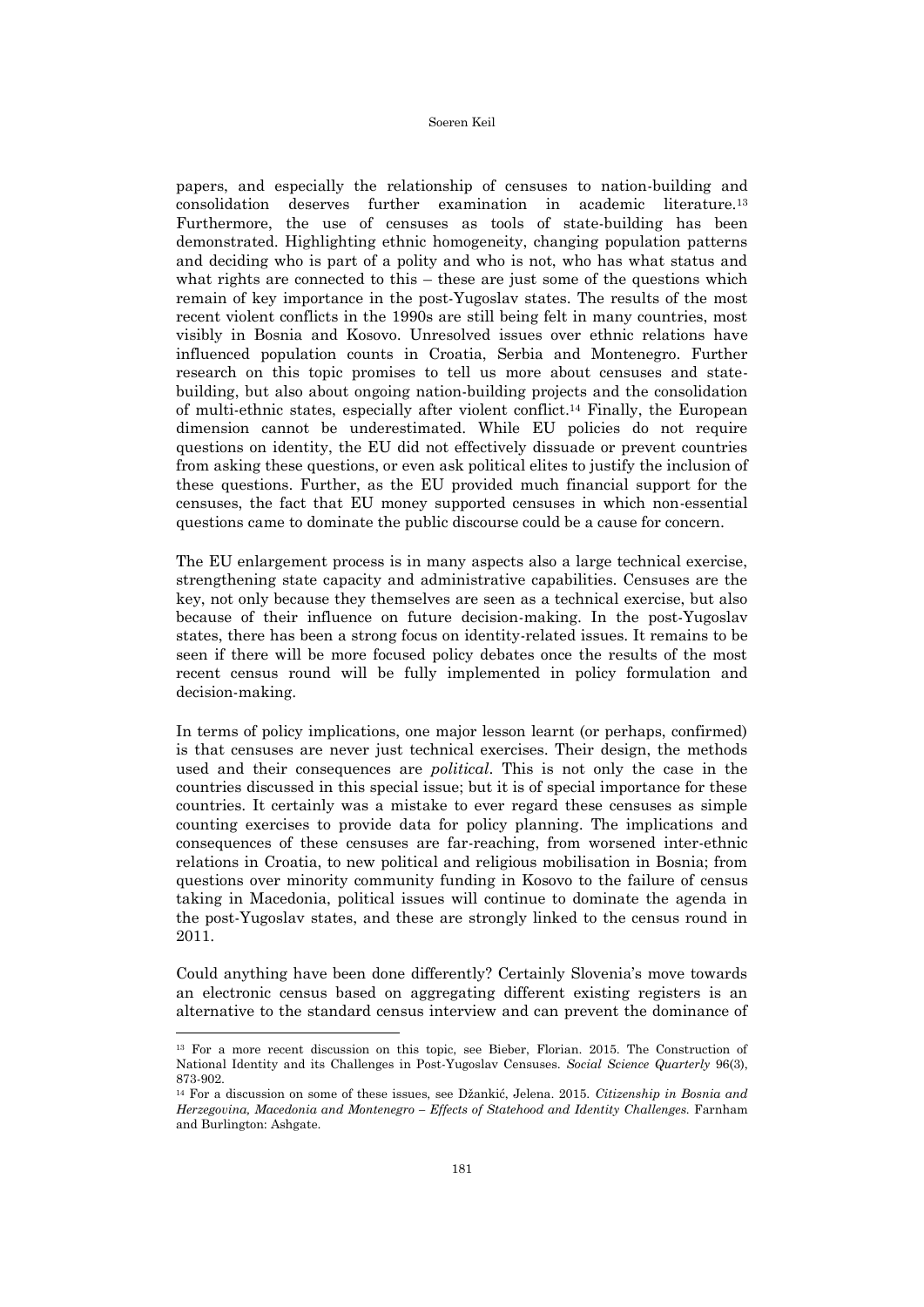Conclusion: The Politics of Numbers – Censuses in the Post-Yugoslav States

identity-related issues in a traditional census exercise. However, it remains questionable if countries like Bosnia and Kosovo (and even Macedonia) have the administrative capacity and trustworthy data systems needed to be able to implement a population count based on different registers. One way to prevent the focus on identity-related questions and new tensions amongst different groups would be an insistence from the EU and other financial supporters to avoid these questions altogether. This, however, would be problematic, because as the papers on Croatia and Macedonia have demonstrated, minority rights are often connected to a certain share in the population, which is assessed based on census data. Having said this, it is a completely flawed assumption that censuses ever truly reflect the ethnic composition of a country. Not only are some groups continuously undercounted (such as the Roma), but boycotts (Kosovo), questions over diaspora involvement (Croatia and Macedonia) and shifting self-identification (Montenegro) have all resulted in census results which provide a picture, but *not the real picture*, of ethnic composition in these countries. Identity remains a fluctuating category in these new states that were born out of violent conflict and remain involved in complex state-building and nation-building projects. This is something that the census cannot take into account. But this is also the reason why the results should be analysed with care, and a critical eye for the circumstances surrounding census-taking, counting criteria and ongoing political discussions, should be adopted. A census is a snapshot – and as the discussion in this special issue has demonstrated, a very contested one.

#### **Bibliography**

- Anderson, Benedict. 1991. *Imagined Communities: Reflections on the Origin and Spread of Nationalism*. London: Verso.
- Bieber, Florian. 2015. The Construction of National Identity and its Challenges in Post-Yugoslav Censuses. *Social Science Quarterly* 96(3), 873-902.
- Bielicki, Jan. 2013. [Einwanderungsrepublik Deutschland.](http://www.sueddeutsche.de/politik/ergebnisse-des-zensus-einwanderungsrepublik-deutschland-1.1685632) *Süddeutsche Zeitung,* 1. June 2013 (accessed : 03 November 2015).
- Džankić, Jelena. 2014. Reconstructing the Meaning of Being "Montenegrin. *Slavic Review* 73(2), 347-71.
- . 2015. *Citizenship in Bosnia and Herzegovina, Macedonia and Montenegro – Effects of Statehood and Identity Challenges*. Farnham and Burlington: Ashgate.
- Hobsbawm, Eric. 1992. *Nations and Nationalism since 1780*. Cambridge: Cambridge University Press
- Keil, Soeren. 2013. Europeanization, state-building and democratization in the Western Balkans. *Nationalities Papers* 41(3), 343-53.

 . 2015. Power-sharing Success and Failures in the Western Balkans, in *State-Building and Democratization in Bosnia and Herzegovina*, edited by Keil, Soeren and Valery Perry. Farnham: Ashgate, 193-212.

 and Zeynep Arkan. (eds.). 2015. *The EU and Member State Building – European Foreign Policy in the Western Balkans*. Basingstoke: Routledge.

- Kertzner, David I. and Dominique Arel (eds.). 2002. *Census and Identity: The Politics of Race, Ethnicity, and Language in National Censuses*. Cambridge: University Press.
- N.N. 2013. [Bevölkerungsrückgng löst Streit ums Geld aus.](http://www.zeit.de/gesellschaft/zeitgeschehen/2013-05/volkszaehlung-zensus-deutschland-gesellschaft) *Die Zeit*, 31 May 2013 (accessed: 03 November 2015).